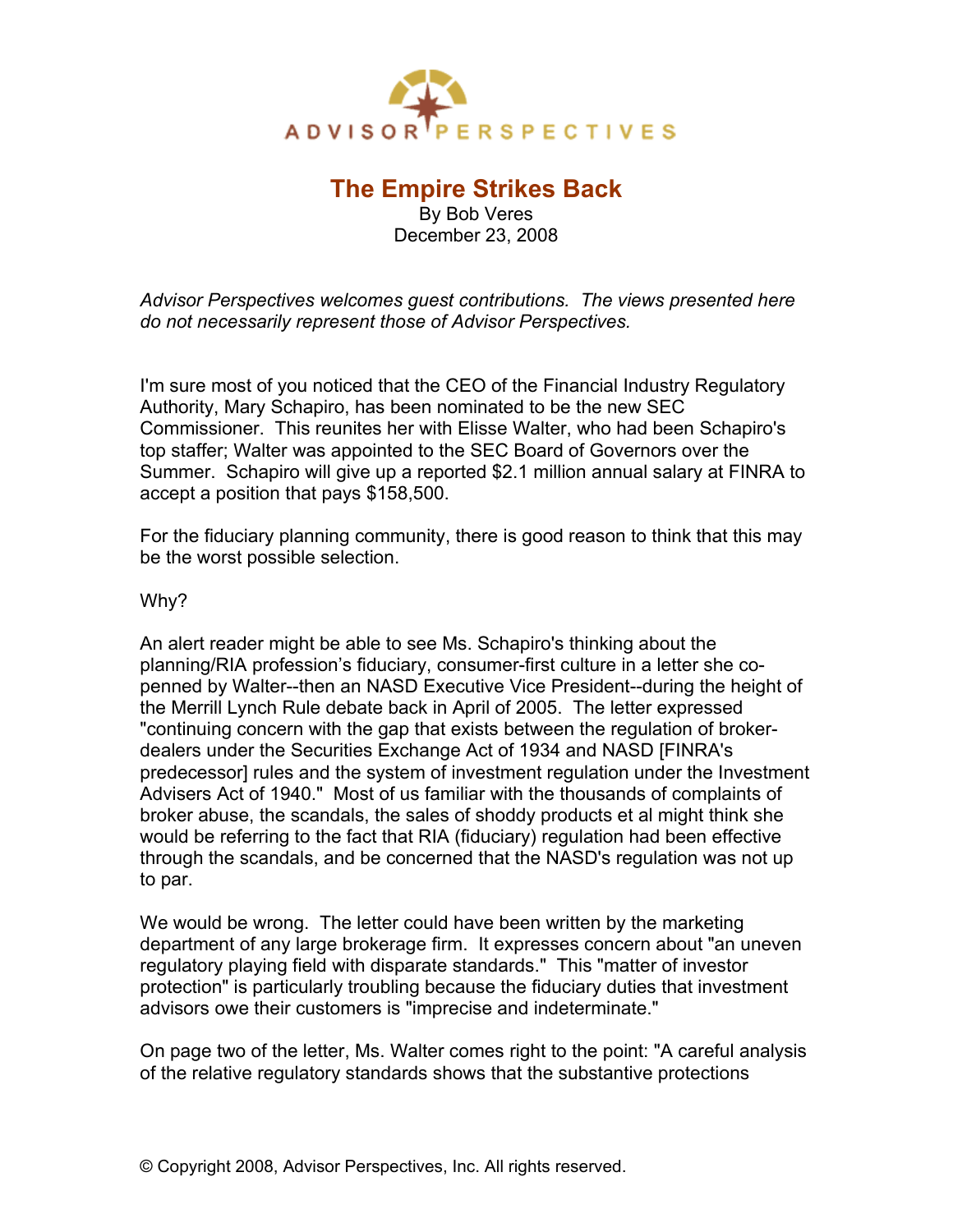

afforded broker-dealer customers are equivalent to, and in many cases exceed, those afforded to adviser customers."

Reading between the lines, one can infer that the top executives at the then-NASD were unhappy that fiduciary advisors are gaining market share. Page 5 of the letter complains that adviser advertising "is subject to far fewer specific standards and requirements than broker-dealer advertising. Investment advisers are subject to few specific content requirements, unlike broker-dealers who must comply with a battery of SEC and NASD standards in this area. Investment advisers do not have to obtain principal pre-approval of all sales material and they do not have to file any sales material." (Maybe because fiduciaries are not selling?)

One is tempted to read these words in light of today's market meltdown, which even veteran brokers will concede was entirely precipitated by the most prominent FINRA member firms. I think the letter offers evidence that the brokerage regulatory organization was rather complacent about the power of its compliance standards to protect the public. On page 7, Ms. Walter seems to take it as a given that the organizations she and Ms. Schapiro were in charge of regulating were well aware of their responsibilities and knew to stay well within the boundaries of ethical behavior. "NASD Rule 2110," she writes, "requires all broker-dealers to observe high standards of commercial honor and just and equitable principles of trade. Those in the brokerage industry have long regarded Rule 2110 as imposing ethical standards on broker-dealers."

Three years later, we can only wish.

Perhaps the most interesting part of Ms. Schapiro's appointment is that it highlights, yet again, how little regard our Presidents and Congress seem to have for the office. This incoming administration is not the first to ignore the qualifications specific to the Investment Advisers Act of 1940 and the fiduciary/advisory culture that the law prescribes. See if you can find the recent SEC chairperson who is NOT deeply entrenched in the brokerage world: Arthur Levitt, former chairperson of the American Stock Exchange. Harvey Pitt, go-to attorney for major brokerage firms. Bill Donaldson, co-founder of Donaldson, Lufkin & Jenrette, a major securities firm.

Ha! You found him. Chris Cox was a politician who sponsored legislation to limit shareholders' rights in lawsuits.

None of these prior Commissioners has had even rudimentary experience with advice under the 1940 Act, although only Schapiro and Pitt took office with a clear history of being hostile and defensive about brokerage regulation. I have a compendium of Schapiro's speeches (they're available on the FINRA web site);

© Copyright 2008, Advisor Perspectives, Inc. All rights reserved.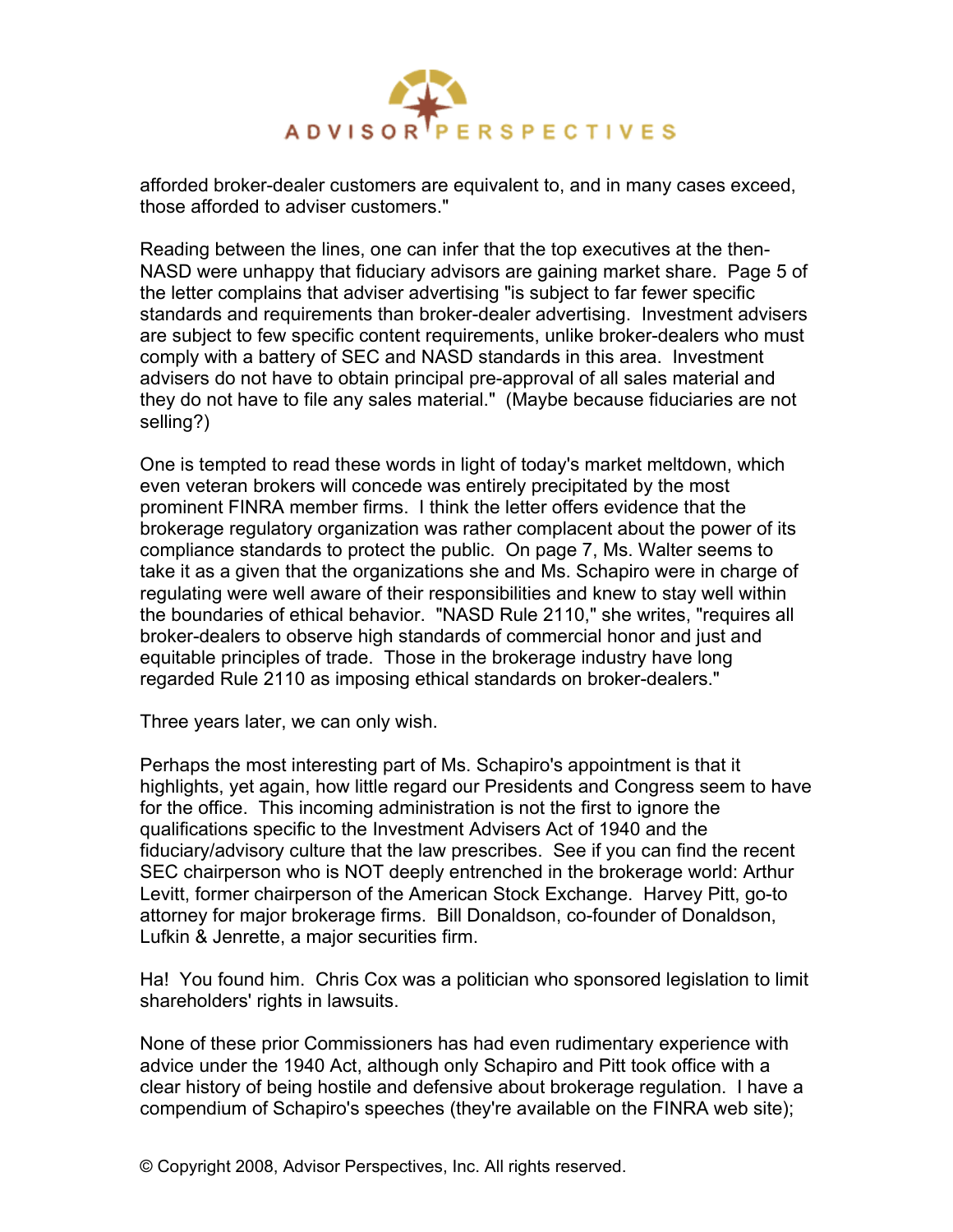

not once has she mentioned fiduciary standards as a powerful or important regulatory instrument. And this is a woman who was once acting head of the SEC, who served as one of the five SEC board members herself!

So now we have somebody running the SEC who has strongly supported the Merrill Lynch Rule (which was struck down by the courts) as best for customers, without any concession that a fiduciary duty is a higher standard. She seems oblivious to the fact that large brokerage firms are clearly frightened by the prospect of being held, by the courts, to a fiduciary standard; incurious as to why. (Mary, if you're reading this, it's because their current business models embrace conflicts of interest against the consumer. Do you really believe it's good public policy to allow brokers to pose as trusted advisors when they recommend the funds their firms manufacture, they sell to customers whatever dog stocks their employers no longer want in their own investment account, they take fees for IPOs and also recommend them to the public, and when they sell newly-minted creative products with hefty built in and undisclosed margins?)

There are only two possible pieces of good news that I can find out of this. First, Schapiro will lead a wounded SEC, and her resume at FINRA (the global market meltdown occurred on her watch) would appear to be a bit tarnished. People in Washington tell me that in a normal year, the SEC would go to Congress and ask for its agenda, and Congress would listen carefully. But now, legislators can plausibly ask whether the SEC or FINRA or any other securities watchdog has a clue about what kind of fix is really needed.

Indeed, in the confirmation hearings, it is possible that some Congressperson or other might wonder if FINRA's multi-million dollar salaries might resemble the culture on Wall Street and its multi-million dollar bonuses. As a side issue, probably with more entertainment value than substance, five years ago, while the Bernard Madoff Ponzi scheme was building like an invisible volcano, Schapiro nominated Madoff's son Mark (then a senior employee at the family firm) to serve on the board of the National Adjudicatory Council — the division that reviews disciplinary decisions made by FINRA. If there is a FINRA enforcement action brought against Madoff, Sr., then thanks to Schapiro, Madoff's son will have an opportunity to review whether the case has merit. (Let's hope he'd recuse himself.)

The downside of this appointment is discouragingly enormous--not just for investors, but also for advisors. Schapiro has a lot of experience overseeing a regulatory process that requires everybody to be closely supervised before they dare give out advice to their customers. WE know how well that system works, but Schapiro seems to think it's a terrific model, and there is precedent under the Cox-run SEC for the chairperson to decide what kinds of things the SEC examiners should be looking for, even if there is no law on the books to support

© Copyright 2008, Advisor Perspectives, Inc. All rights reserved.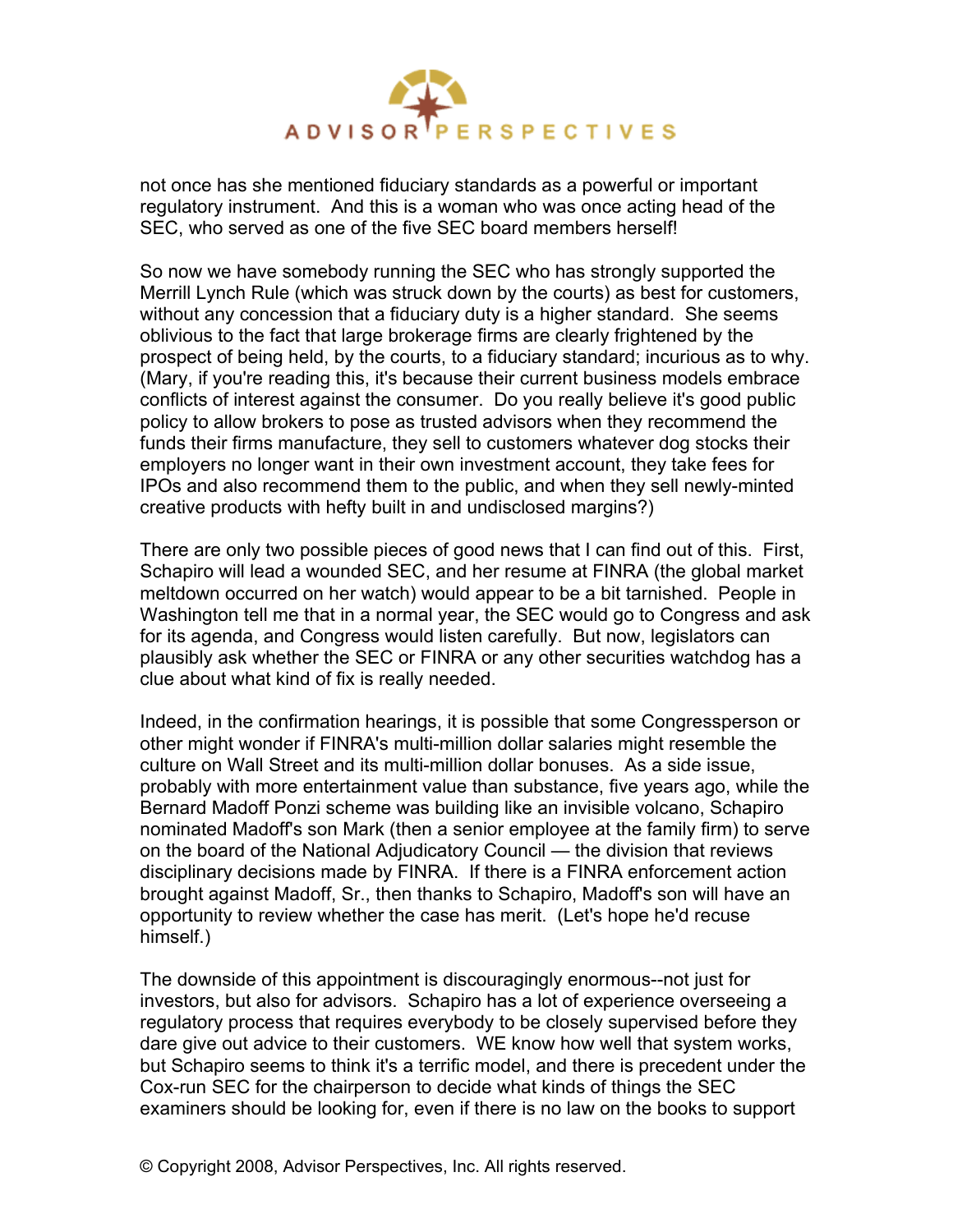

those requirements. In addition, we could see a blizzard of new requirements posted for public comment, making it very difficult for anything but a large securities firm to keep up with all the fussy paperwork requirements.

Whether or not this is Schapiro's goal, it IS the fantasy of the larger securities firms whose executives made up FINRA's board, who are losing market share to honest fiduciary advisors, and could lose more as their credibility undergoes further erosion. The harder and more unprofitable it is to run a small, independent, fee-compensated advisory shop, the less market share they are likely to lose. And who can argue with a million new fussy regulations? Aren't we here to protect the consumer?

If the new SEC Commissioner had spent any time working as an RIA, he/she would recognize that the SEC has been borrowing from the FINRA playbook for years, and the effect has been to focus a lot more attention on paperwork and a lot less on actual checking whether the advisor is dealing fairly with clients. All the paperwork does is make it harder for the advisor to provide advice when he or she already has zero incentive to make that advice harmful.

This, in fact, is what I would look for first in our new SEC Commissioner. Schapiro might be tempted to issue a lot of paperwork, proclaiming that she wants to make sure you are not the next Madoff. If it takes a month for a supervisor to review the investment performance statements or financial planning calculations you want to send to clients, well, who wanted you competing with the Member Firms in the first place?

This is probably our fault; way too many advisors have been simply working for the benefit of their clients, expecting that sooner or later somebody in Washington would notice that you, me and the fiduciary advisor down the street- many thousands of us--were doing the right thing and helping people plan and fund their retirement in the right way. Shame on us! There is no evidence that Congress or the outgoing or incoming president is aware that most advisors don't work for a big brokerage firm, that most advisors are not asking for a bailout, that advisors in the RIA world have not been at the heart of any of these scandals.

Madoff? According to his ADV, he was compensated entirely by commissions, and all of his employees were registered representatives of a broker-dealer-- FINRA territory, though you wouldn't know it to read the Cox mea culpa. More importantly, unlike you, Madoff did not work through an independent custodian. Unlike RIA advisors, he could actually touch and move and take client money- which means his offices should have been very closely inspected at least once a year.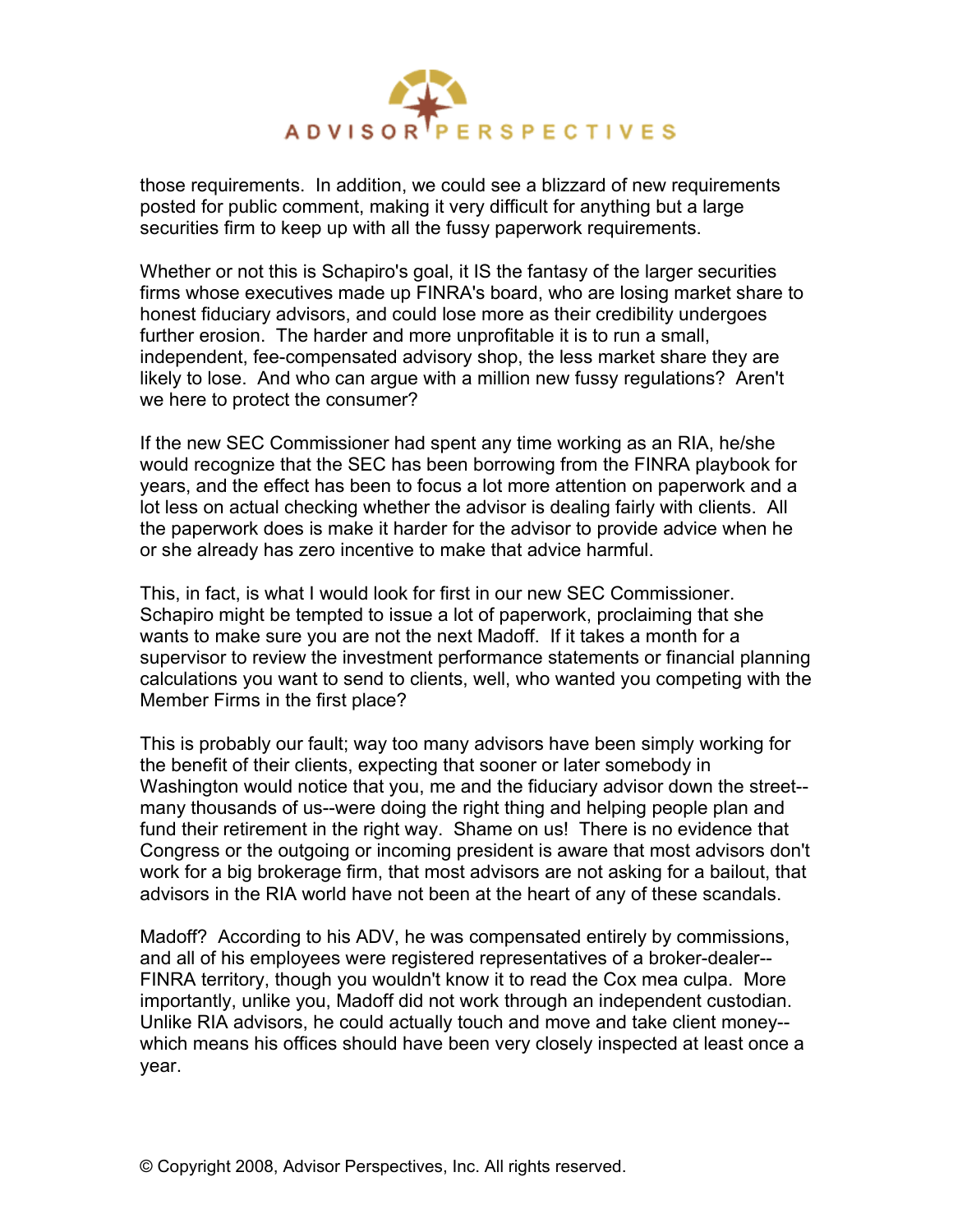

I think the planning profession needs to start its own education campaign with everybody you can talk to in Congress and in the press, and we need to point out as clearly as possible that the SEC has been, even before the Schapiro appointment, increasing its attention on things that have little relevance to providing honest advice to the consumer. The more it has moved its resources toward the failed FINRA model of regulation (which led the world to the brink of financial collapse), the less effective the SEC has been at monitoring problems and advisors have been at doing their work with clients.

This appointment will serve as our wake-up call, that we cannot any more assume that somebody will notice the good work and clean reputation of the fiduciary community, that today nobody in Washington even knows that the honest advisor has been slapped in the face.

The message we need to send to Congress is very simple. Advisors who have embraced the fiduciary standard, who are committed to putting the interests of their clients first, are not and never have been the problem with the securities marketplace--and, to be more clear, if EVERYBODY were required to live up to that standard, there is every reason to believe that most if not all of the significant problems with the securities world--scandal after scandal, disaster after disaster- could finally, cleanly, quickly be resolved.

Fiduciary liability is something that the brokerage world clearly fears; for that reason alone, our policymakers should seriously consider it.

I'm going to walk my talk on this one and send a summary and invitation to read this column to whoever reads these messages on the [http://www.change.org](http://www.change.org/) web site. You can vote for my idea of making everybody a fiduciary by going to the site yourself.

Folks in the Obama Administration: I believe that you want nothing but the best for the American financial consumer. But for some reason, you're ignoring tens of thousands of fee-compensated advisors and fiduciaries, who have been working in the trenches trying to protect their clients from everything Wall Street has thrown at them, all the while gritting our teeth while you bail out the very organizations which caused the damage in the first place, who are our implacable business competitors--who claim to do what we do, but do not.

You've just nominated one of them to regulate us, and there is every reason to believe she has no love for the honest fiduciary advisor. She managed the organization that never managed to corral the greed and damage emanating from the securities world, and we believe that she will put these same theories to work to bury our smaller firms with a blizzard of paperwork, and allow the brokerage firms to disguise themselves in the clothing of honest advisors in order